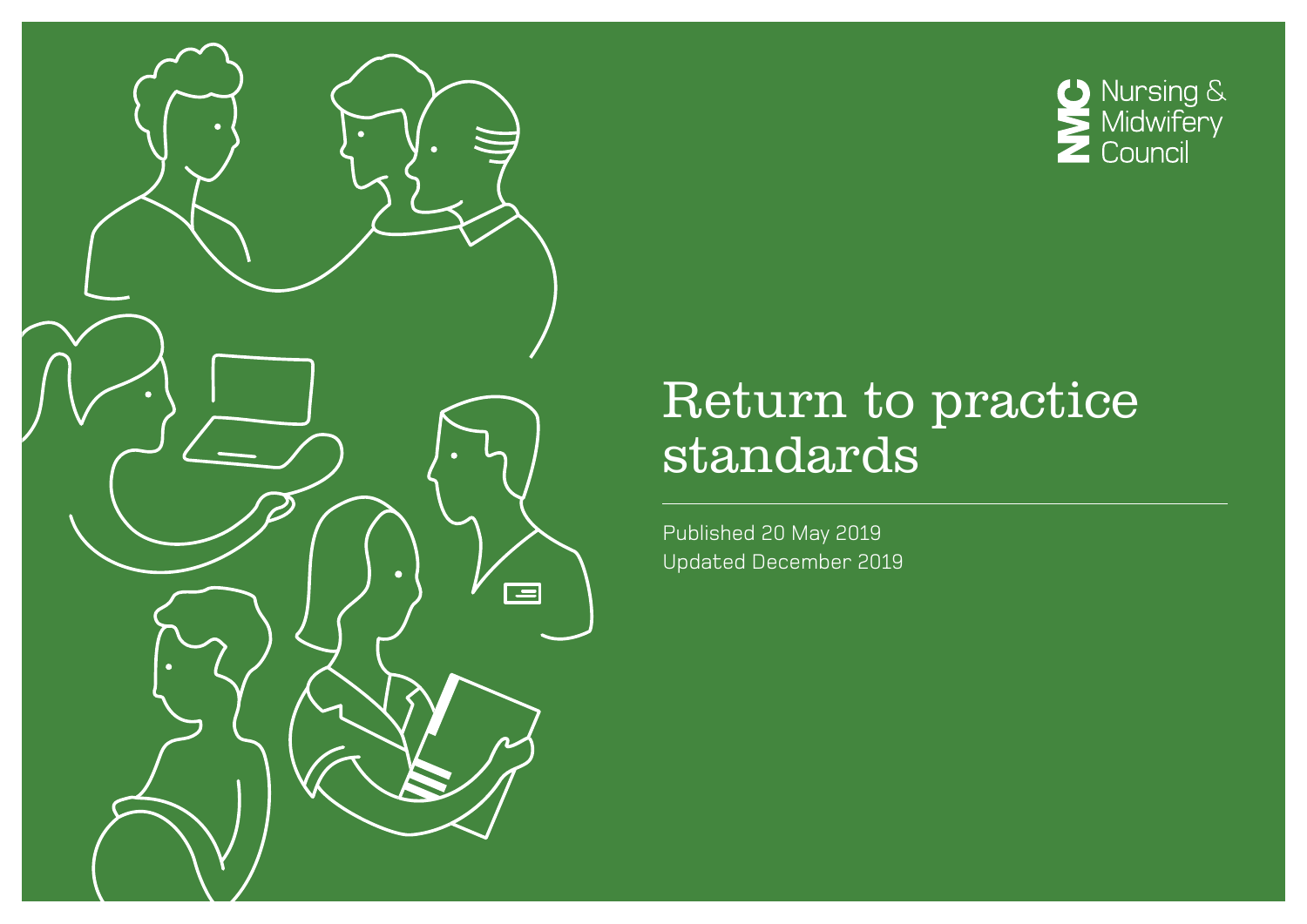# **Return to practice standards**

Our Registration and revalidation standards set out the minimum number of practice hours that a nurse, midwife or nursing associate must undertake to remain on, or rejoin, our register. People unable to meet these practice hours requirements who wish to remain on, or rejoin, our register must successfully complete an NMC approved return to practice programme ,or, pass the NMC test of competence.

### **1. Readmission standards1**

In order to be eligible for readmission to the register you must have:

- completed 750 hours of practice in the previous five years, or
- completed 450 hours of practice in the previous three years, or
- completed the equivalent number of registered practice hours while registered with the relevant regulator overseas, or
- successfully completed a UK approved pre-registration qualification within five years, or
- successfully completed an NMC approved return to practice programme within five years, or
- passed the NMC test of competence within five years.

### **2. Revalidation standards**

#### **For those who have not completed minimum practice hours**

If you have practised for fewer than the required number of hours in the three year period since your registration was last renewed (or you joined the register) then before the date of your application for renewal of registration you must:

- successfully complete an NMC approved return to practice programme, or
- pass the NMC test of competence.

1 These standards are set under Article 19(3) of the Nursing and Midwifery Order 2001 (the Order) Rule 3(4) of the Education, Registration and Registration Appeals Rules 2004.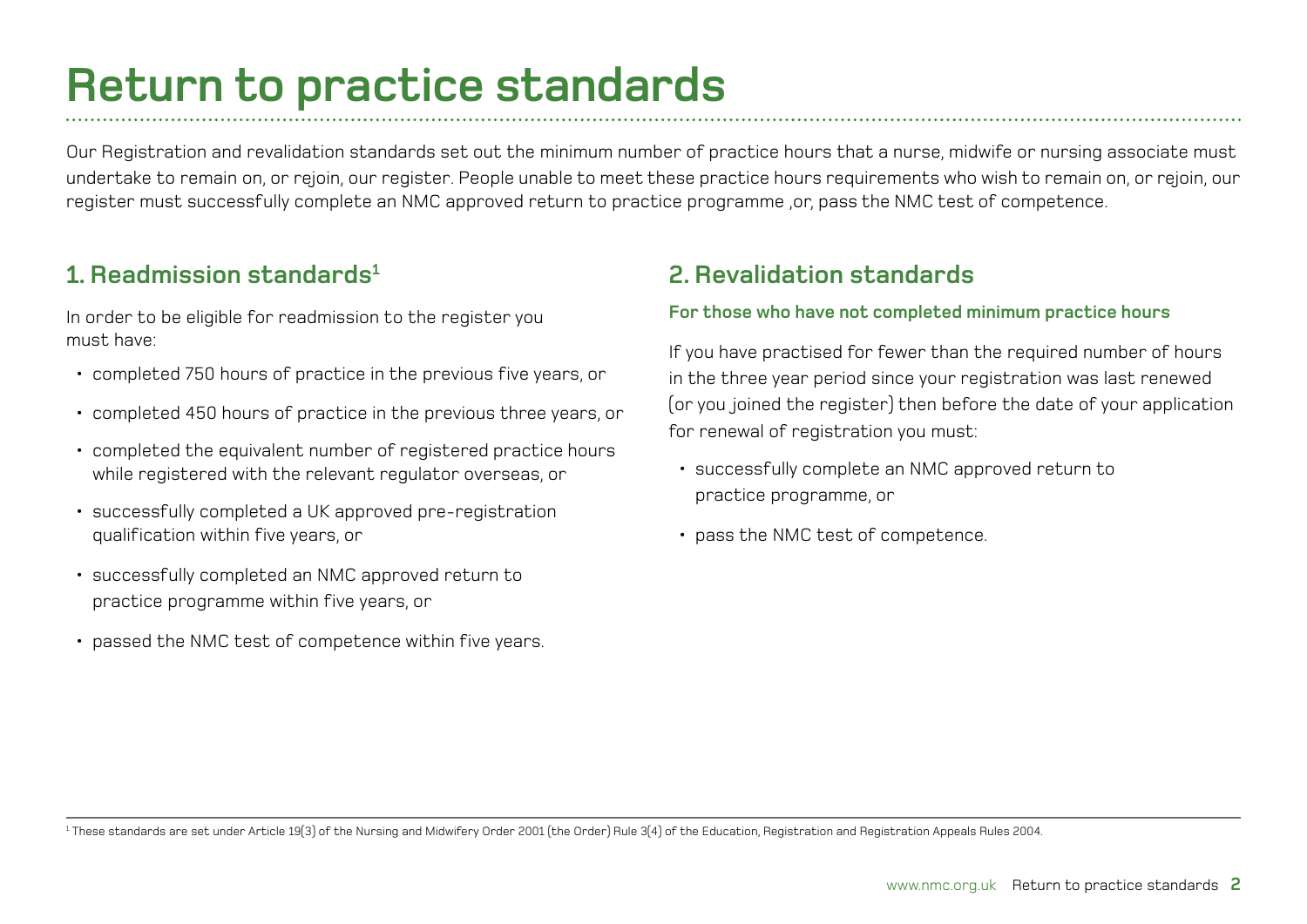# **Practice hours**

| Registration                                               | Minimum total practice hours required                                        |
|------------------------------------------------------------|------------------------------------------------------------------------------|
| Nurse                                                      | 450                                                                          |
| Midwife                                                    | 450                                                                          |
| Nurse and SCHPN (Nurse/SCPHN)                              | 450                                                                          |
| Midwife and SCHPN (Midwife/SCPHN)                          | 450                                                                          |
| Nurse and midwife (including Nurse/SCHPN and Midwife/SCHPN | 900 (to include 450 hours for nursing, 450 hours for midwifery)              |
| Nursing associate                                          | 450                                                                          |
| Nursing associate and nurse*                               | 900 (to include 450 hours for nursing, 450 hours for nursing)                |
| Nursing associate and midwife*                             | 900 (to include 450 hours for nursing associate and 450 hours for midwifery) |

\* Triple registration for nurse, midwife and nursing associate is also possible; this would require 1,350 practice hours.

 $\sim$